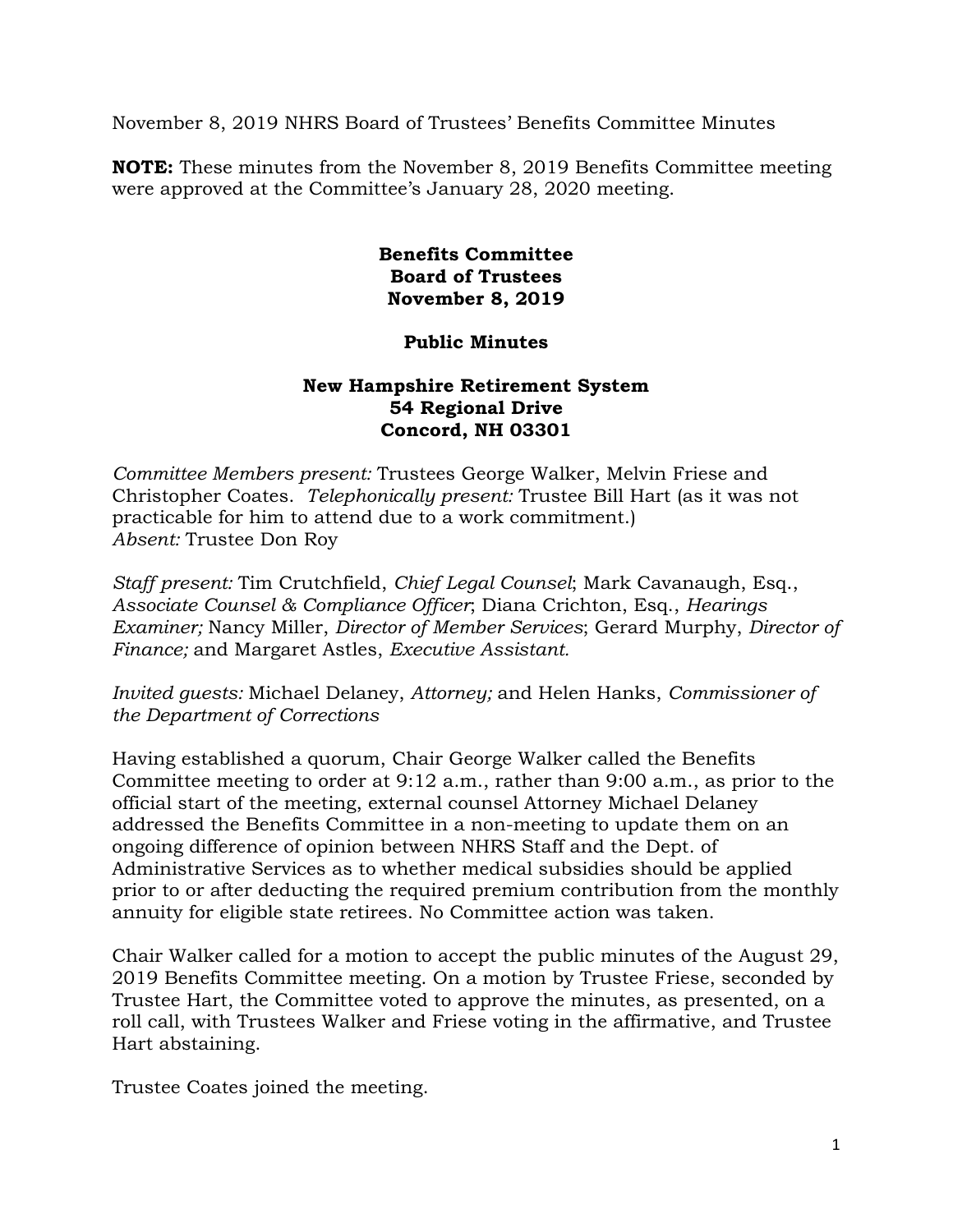Chief Legal Counsel Crutchfield introduced discussion on the Department of Corrections (DOC) regarding reclassifications from a law that was passed in the summer of 2019, allowing the DOC to submit positions that they would like considered to move from Group I to Group II. That process required DOC to certify that the positions conform to the correctional personnel requirements as outlined in RSA 100-A:1; those who work within a correctional facility in close and immediate contact with prisoners on a daily basis, and have a responsibility for security. Further, it requires the incumbent of these positions to obtain full certification as correctional line personnel, passing a course certified by Police Standards and Training, then subsequent certification from the DOC. Attorney Crutchfield noted that all 52 submitted positions conform to the statutory requirements of the State's correctional line personnel.

Trustee Friese asked, from a fiduciary standpoint, how would reclassifications be addressed from Group I to Group II, and how will it affect NHRS. Mr. Crutchfield replied that preliminary conversations with the Department of Administrative Services, as the employer, will oversee the contributions from the State to NHRS, but they have not revealed when they will make the changes. Attorney Cavanaugh added that these employees would now have a split benefit, as they will not be getting a Group II benefit for their past service.

Commissioner Hanks noted that she is very happy and appreciative of NHRS to see the correctional line personnel enjoy a well-deserved change from Group I to Group II.

On a motion by Trustee Friese, seconded by Trustee Hart, the Committee unanimously voted to recommend to the full Board that it approve the reclassification of all 52 positions submitted by the Department of Corrections as meeting the statutory requirements of State correctional line personnel as outlined in RSA 100-A:1, VII(b), on a roll call vote.

Attorney Crutchfield introduced discussion regarding the Recoupment Policy, noting that the proposed revision is in response to a recently completed internal audit that suggested the Policy be amended to memorialize that the process of dealing with medical subsidy adjustments for State of NH retirees. The process is conducted in the normal course of monthly vendor adjustments, pursuant to internal procedures that were implemented a number of years ago as there has been no financial impact to individual State retirees regarding medical subsidy overpayments or underpayments between NHRS and the State. This measure is a language clarification as part of the written policy and simply memorializes what NHRS has been doing for a number of years.

On a motion by Trustee Friese, seconded by Trustee Hart, the Committee unanimously voted to recommend to the full Board that it adopt the proposed revision to the Recoupment Policy, as presented, on a roll call vote.